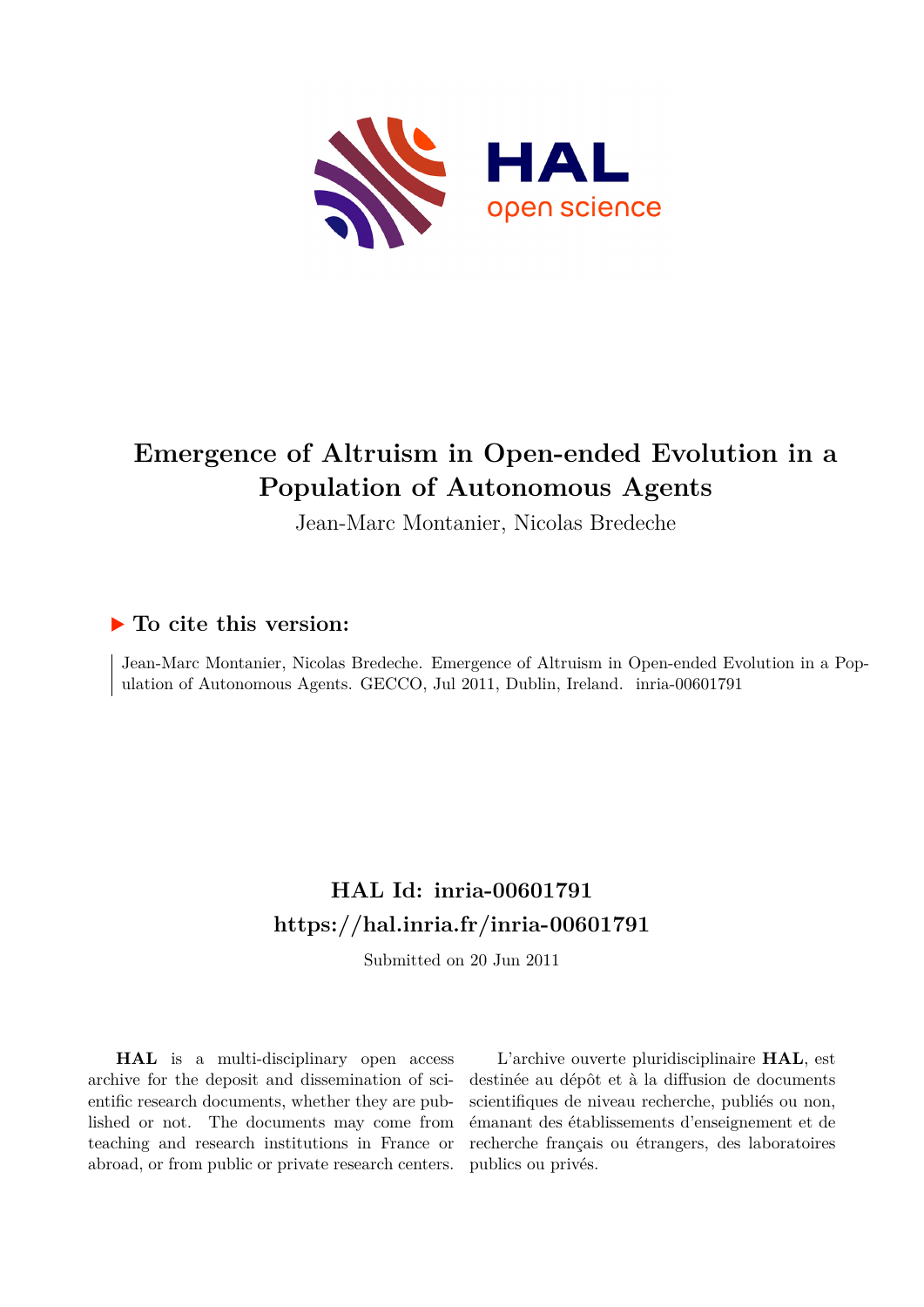### **Emergence of Altruism in Open-ended Evolution in a Population of Autonomous Agents**

TRACK : Artificial Life / Robotics / Evolvable Hardware

Jean-Marc Montanier TAO - Univ. Paris-Sud, INRIA, CNRS F-91405 Orsay, France montanier@lri.fr

#### **ABSTRACT**

This paper summarizes recent works on the evolution of altruism to solve the tragedy of commons in the context of open-ended evolution with a fixed number of robotic agents.

#### **Keywords**

Artificial Life, Embodied Evolution, Evolutionary Adaptation, Altruism, Tragedy of Commons

#### **1. INTRODUCTION**

Altruism can be observed whenever a specific individual in a population deliberately sacrifices part of its own fitness in order to increase the fitness of other individuals. The reason why some individuals may sacrifice themselves for the benefit of the group has been long studied and there are now some widely accepted theoretical basis based on genotypic relatedness, such as the idea of inclusive fitness [3]. It defers from cooperation as altruism requires no direct benefit nor reciprocity, and its benefit can only be measured at the level of the population [5].

This paper is concerned with the emergence of altruism in a fixed-size population of evolving autonomous agents where the environment is such that selfish behaviors lead to extinction. This situation is known as the tragedy of (unmanaged) commons [4]: individuals must share a common limited resource, and possibly sacrifice their own benefit, so that the population survives through generations. The objective is the following: given a simple environment-driven evolutionary adaptation algorithm distributed over a swarm of agents, can we observe the emergence of altruistic behaviors?

#### **2. METHOD**

The mEDEA<sup>1</sup> algorithm, first introduced in [?], takes inspiration from the selfish gene metaphor [2]. Various proper-

 $1$ minimal Environment-driven Distributed Evol. Adaptation

*GECCO* 2011 Dublin, Ireland

Copyright 20XX ACM X-XXXXX-XX-X/XX/XX ...\$10.00.

Nicolas Bredeche TAO - Univ. Paris-Sud, INRIA, CNRS F-91405 Orsay, France bredeche@lri.fr

ties of this algorithm have already been studied with regards to robustness to environmental changes and emergence of behavioral consensus, both in simulation and with real world autonomous robots [1].

This algorithm is defined as follow: each agent contains an active genome, which (indirectly) controls the agent's behavior, and a *reservoir of stored genomes*, which is empty at first. At each time step, each agent broadcasts a (slightly) mutated copy of its active genome (e.g. with gaussian mutation) and stores genomes received from neighbors, if any. At the end of a "lifetime" (ie. a pre-defined number of time steps), each agent "forgets" its active genome and randomly picks one genome from its reservoir of stored genomes (if not empty). Then the reservoir is emptied, and a new lifetime starts. This algorithm is duplicated within each agent in the population, even though agents' behaviors differ depending on each agent's current active genome.

#### **3. EXPERIMENTS**

#### **3.1 Experimental Setup**

Experiments were conducted with 100 robotic agents in a 2D simulated environment (see figure 1). The environment contains 800 food items and an agent may harvest a maximum of 50 units from a food item. Each agent consumes 1 unit of energy per step, and can store up to 800 energy units (harvesting surplus is lost). If the agent's battery level drops to zero, the agent stops and its genome is lost. It is then refilled with a small portion of energy, but remains still until it receives a new genome.

The control architecture is a Multilayer Perceptron (MLP) with 5 hidden neurons, 11 inputs (8 proximity sensors, battery level and orientation/distance to the closest food item) and 3 outputs (left/right motor and proportion of energy to be harvested from a food item, if any). The weights of the MLP are decoded from the active genome of the agent. Each agent broadcasts a mutated copy of its own genome and receives genomes from neighbors within a limited range (roughly 1/10th of the length of the larger side of the environment). The mutation operator used in the Medea algorithm is defined as a gaussian mutation with a  $\sigma$ parameter.  $\sigma$  is included into the genome (ie. similar to a self-adaptive Evolution Strategy) and ranges from 0.01 (low mutation rate) to 0.5 (large mutation rate).

In order to account for altruism, we introduce the notion of cost of altruism for one agent foraging behavior. This corresponds to monitoring the amount of energy that could

Permission to make digital or hard copies of all or part of this work for personal or classroom use is granted without fee provided that copies are not made or distributed for profit or commercial advantage and that copies bear this notice and the full citation on the first page. To copy otherwise, to republish, to post on servers or to redistribute to lists, requires prior specific permission and/or a fee.